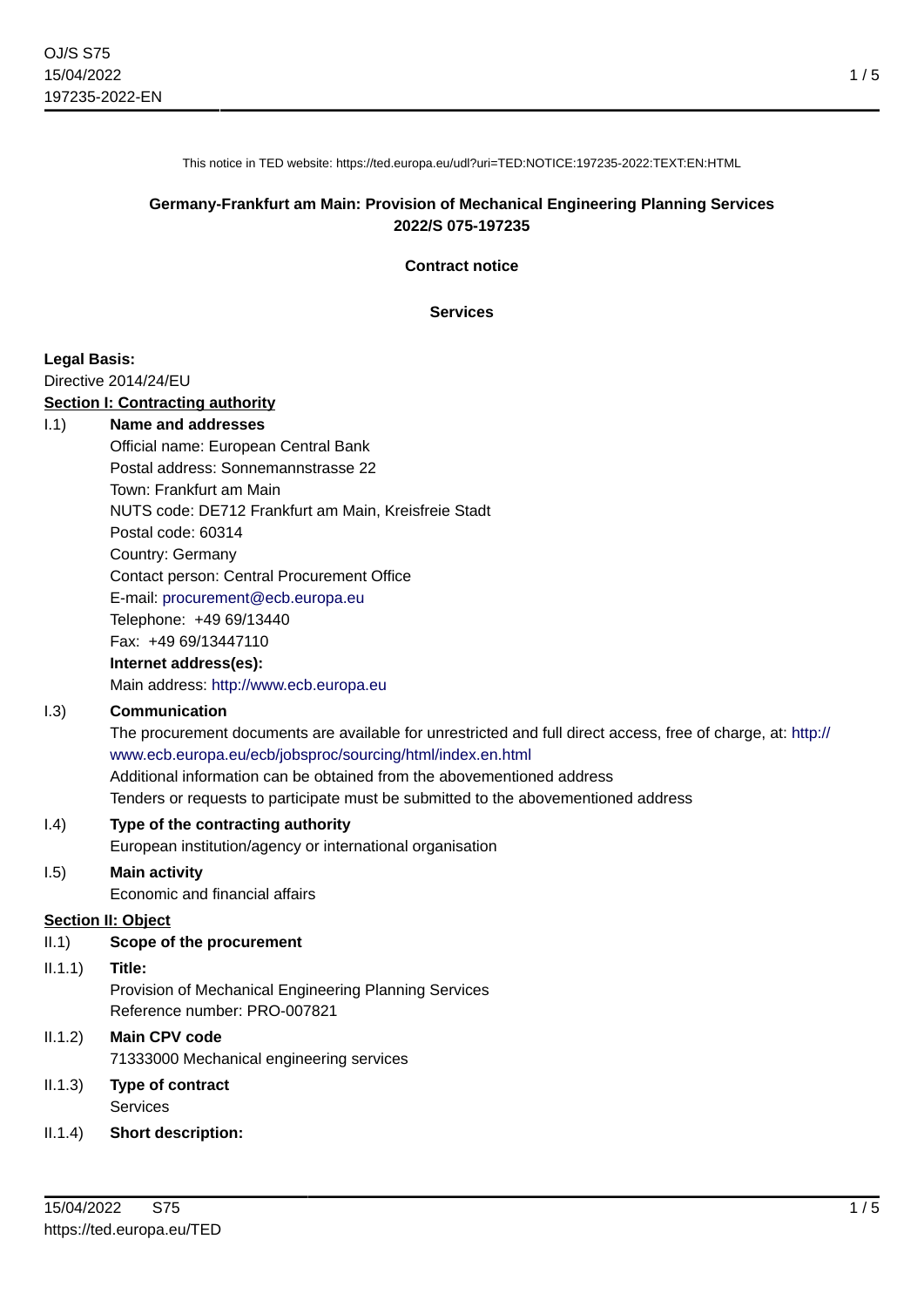The European Central Bank is seeking suitable candidates through this call for applications that will be invited to participate in the negotiated procedure and to submit a tender for the contract on mechanical engineering planning services.

#### II.1.5) **Estimated total value**

Value excluding VAT: 800 000.00 EUR

- II.1.6) **Information about lots** This contract is divided into lots: no
- II.2) **Description**
- II.2.2) **Additional CPV code(s)** 45351000 Mechanical engineering installation works

### II.2.3) **Place of performance**

NUTS code: DE712 Frankfurt am Main, Kreisfreie Stadt Main site or place of performance: Frankfurt am Main

### II.2.4) **Description of the procurement:**

As building owner of the ECB Main Building in the eastern part of Frankfurt, as well as tenant of other office buildings in the inner city of Frankfurt and further potential buildings in the Rhein-Main area, the ECB manages individual construction projects comprising mainly of the refurbishment under operation and building works at these locations. The ECB requires mechanical planning services with regard to all planning and supervision phases according to HOAI, including site supervision of construction, renovation, maintenance and building works.

The construction works will be executed in the existing building stock without disturbing the core business of the ECB and may be carried out outside office hours (incl. overnight and on weekends).

Several Tasks and projects may be planned and executed in parallel.

The scope for planning services of the mechanical engineer also includes the following trades gem. § 53 (2) HOAI:

- ALG1. Plumbing and public health (Abwasser- Wasser- und Gasanlagen);
- ALG2. Heating (Wärmeversorgungsanlagen);
- ALG3. Ventilation, air-conditioning and refrigeration (Lufttechnische Anlagen);

— ALG8. Building management systems – (Gebäudeautomation und Automation von Ingenieurbauwerken). The ECB intends to award a framework contract for these services with a duration of four years with an envisaged starting date in Q3/2022.

The project and working language will be in German, in order to both comply with the local statutory approval process and work with the as-built documentation. Where reports or presentations to ECB management are required, these may be in English. If necessary, the contractor will be supported here by the ECB Premises Division.

## II.2.5) **Award criteria**

Price is not the only award criterion and all criteria are stated only in the procurement documents

## II.2.6) **Estimated value**

Value excluding VAT: 800 000.00 EUR

#### II.2.7) **Duration of the contract, framework agreement or dynamic purchasing system** Duration in months: 48 This contract is subject to renewal: no

## II.2.9) **Information about the limits on the number of candidates to be invited**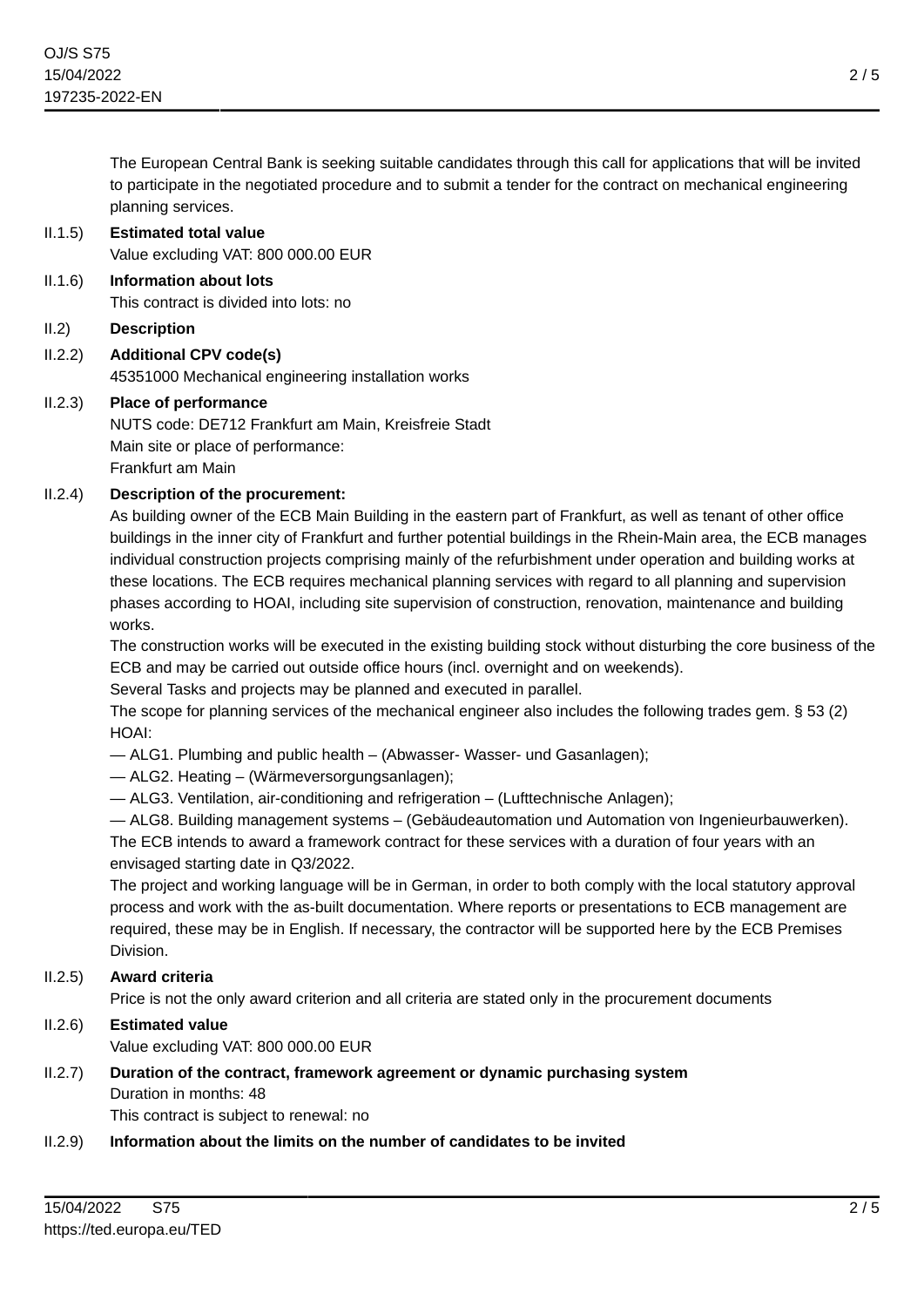3 / 5

Envisaged number of candidates: 5

- II.2.10) **Information about variants** Variants will be accepted: no
- II.2.11) **Information about options** Options: no
- II.2.13) **Information about European Union funds** The procurement is related to a project and/or programme financed by European Union funds: no
- II.2.14) **Additional information**

### **Section III: Legal, economic, financial and technical information**

- III.1) **Conditions for participation**
- III.1.1) **Suitability to pursue the professional activity, including requirements relating to enrolment on professional or trade registers** List and brief description of conditions:

As stated in the procurement documents.

- III.1.2) **Economic and financial standing** Selection criteria as stated in the procurement documents
- III.1.3) **Technical and professional ability** Selection criteria as stated in the procurement documents
- III.2) **Conditions related to the contract**
- III.2.1) **Information about a particular profession** Execution of the service is reserved to a particular profession Reference to the relevant law, regulation or administrative provision: As stated in the procurement documents.
- III.2.2) **Contract performance conditions:** As stated in the procurement documents.
- III.2.3) **Information about staff responsible for the performance of the contract** Obligation to indicate the names and professional qualifications of the staff assigned to performing the contract

#### **Section IV: Procedure**

- IV.1) **Description**
- IV.1.1) **Type of procedure** Competitive procedure with negotiation
- IV.1.3) **Information about a framework agreement or a dynamic purchasing system** The procurement involves the establishment of a framework agreement Framework agreement with a single operator
- IV.1.5) **Information about negotiation** The contracting authority reserves the right to award the contract on the basis of the initial tenders without conducting negotiations
- IV.1.8) **Information about the Government Procurement Agreement (GPA)** The procurement is covered by the Government Procurement Agreement: yes
- IV.2) **Administrative information**
- IV.2.2) **Time limit for receipt of tenders or requests to participate** Date: 12/05/2022 Local time: 12:00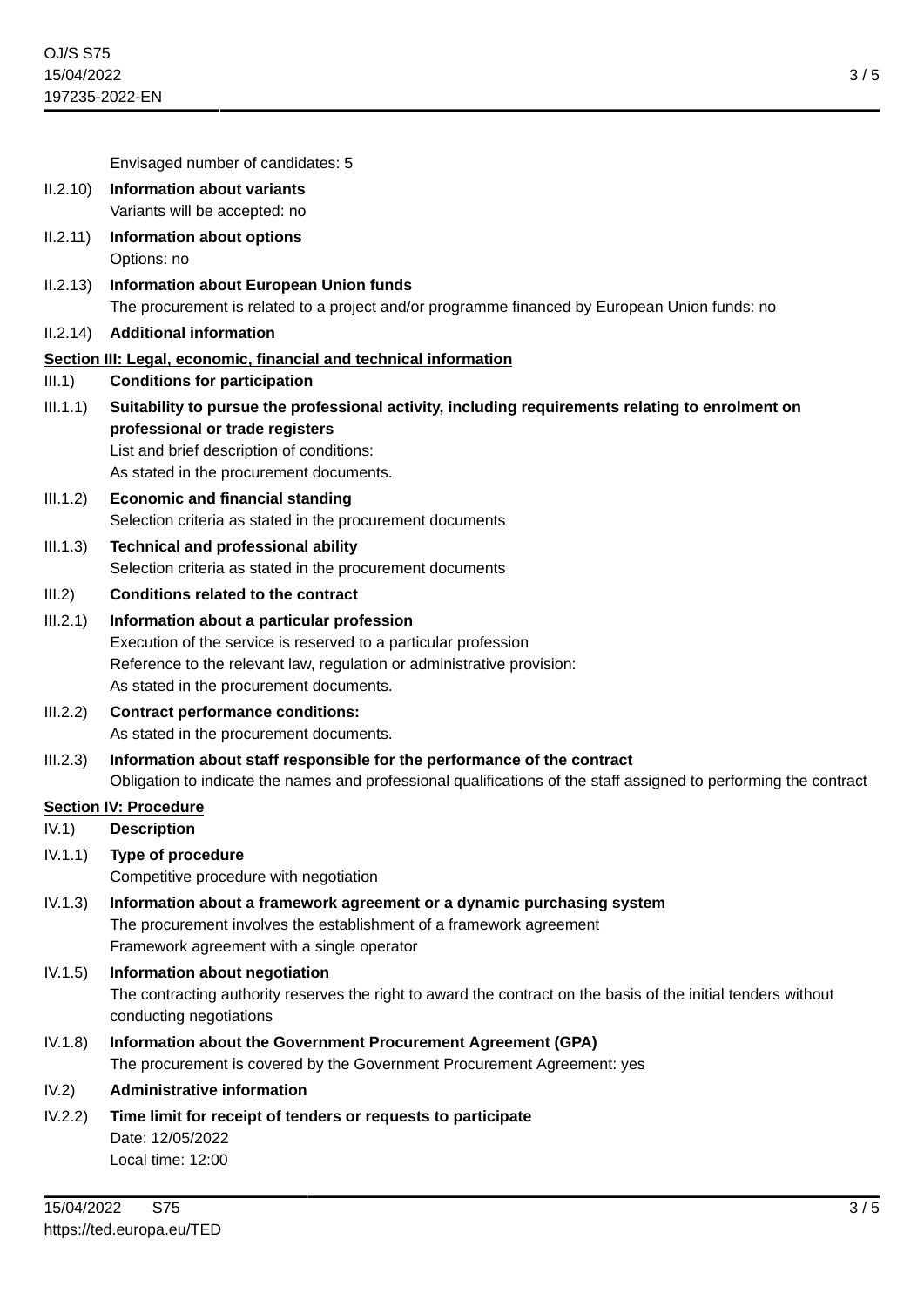- IV.2.3) **Estimated date of dispatch of invitations to tender or to participate to selected candidates** Date: 26/05/2022
- IV.2.4) **Languages in which tenders or requests to participate may be submitted:** German, English
- IV.2.6) **Minimum time frame during which the tenderer must maintain the tender** Duration in months: 6 (from the date stated for receipt of tender)

## **Section VI: Complementary information**

VI.1) **Information about recurrence**

This is a recurrent procurement: no

VI.2) **Information about electronic workflows** Electronic invoicing will be accepted Electronic payment will be used

## VI.3) **Additional information:**

This tender procedure is conducted via the ECB's electronic tendering system (e-tendering) which can be accessed via the following internet address:

## <http://www.ecb.europa.eu/ecb/jobsproc/sourcing/html/index.en.html>

If you have not used the ECB's electronic tendering system before, you need to register via the above link (click on 'Register'). Subsequently to the registration, you will receive an automated notification with your user credentials to log in (click on 'Login') and to access the tender documentation. Please note that:

— A registration to the above system is only required once and you can reuse your user credentials in all future procedures of the ECB which are conducted via the above system. Therefore, please keep your user credentials for the future;

— In case you should have participated in previous ECB tender procedure(s) in the past which were conducted via the ECB's prior online system, you nevertheless need to register once to the ECB's electronic tendering system under the above address;

— Your mere registration does not constitute an application/tender. You must submit your application/tender via the ECB's electronic tendering system as further instructed in the application/tender documentation.

The system reference number for the above procurement is: RFX-PT-2022-000017: PRO-007821-R1-Mech. Engineering Planning

To download the tender documents, log on to the ECB's electronic tendering system with your login and password. Expand the field 'Public Tenders – Upcoming Events'. Click on 'Click to request an invitation to this event' for the above procedure and close the new window which opens. Once the request is completed (this can take a few minutes), the status of the participation request will change to 'Invited' and the RFx documentation will be accessible via the RF<sub>x</sub> tab.

Under the above link you also find user guides for detailed information on how to use the system and contact details for technical support.

Should you require technical help when using the system, please contact the ECB's technical support .team at [sourcing.support@ecb.europa.eu](mailto:sourcing.support@ecb.europa.eu) by quoting the reference number and the problem experienced.

Any other queries relating to this procurement procedure and the content of the procurement documentation shall be submitted as message via the ECB's e-tendering system (under the tab 'Discussion').

The ECB endeavors to answer all queries as quickly as possible but cannot guarantee a minimum time response. The ECB shall not be bound to reply to queries received less than seven calendar days before the time-limit for the submission of tenders.

The tender procedure shall be open on equal terms to all natural or legal persons resident or located in the European Union and to all natural and legal persons resident or located in a country which has ratified the World